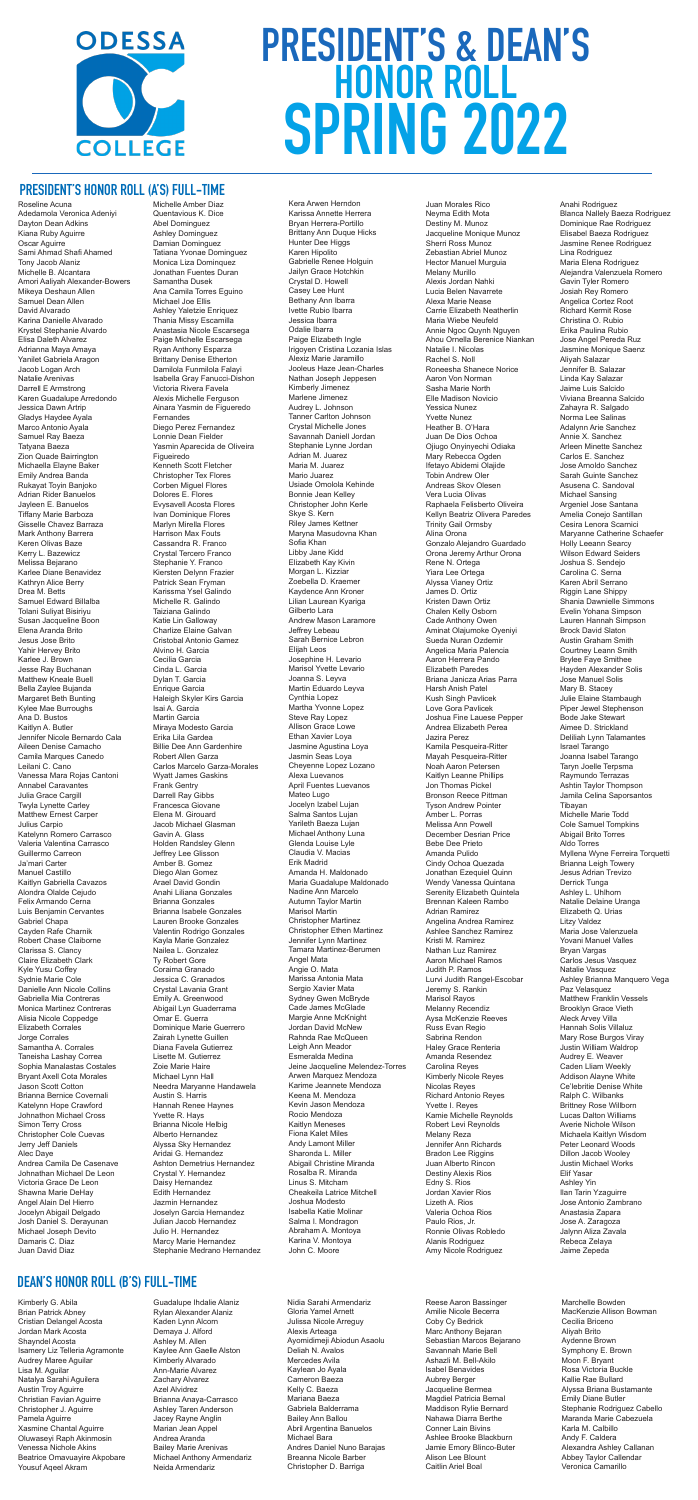# **PRESIDENT'S HONOR ROLL (A'S) PART-TIME (6 HOUR MINIMUM)**

Alexis R. Abernathy Jadi Daun Abner Jason Abraham Chloe Nicole Acosta Gizel Acosta Jasmine Lee Acosta Madison L. Acosta Sarah Emily Acosta Avery Jnae Adams Marvin R. Adams Afolabi Akinola Adepoju Ruth Olubukola Adeyemo Bahram Afsharipoor Tania Andujo Aguilar Alexa Aguirre Benito Aguirre, Jr. Giselle Aguirre Gibson Tano Akwevagbe Cade A. Allen Daniel Almanza Hugo Alonso Lozano Almeida Xaviana Brenae Altman Ashton Nicole Altmann Eduardo Alvarado Elsy Jazmin Alvarado Naraly Alvarado Nathaniel Alvarado Sierra Renee Alvarado-Esquibel Raul Alvarez Crystal M. Alvarez-Urias Christian Arath Amaya Destiny Amaya Lilly Amezola Adriana B. Anchondo Deandra Rodriguez Anchondo

Jessica Denise Andrade Alma Rosa Angeles Idalis Mariella Antillon Dayanari Aranda Abigail Ramirez Arce Jessica E. Arguello Armando Alexis Armendariz Brissa Armendariz Ivan Armendariz Adrian Arreola Maria Rosario Arreola Xiomara Arreola Lexie Aizhani Arroyo Dennis Servando Avila Mia Regina Avila Franchesca Lauren Avitia Patience Lariba Ayambire Kyra Kamille Ayers Abigail Carmela Baeza Eric Ornelas Baeza Vanessa Nicole Baeza Allison Claire Bailey Drey Baiza Lionel B. Baiza Jane Butac Baltazar Alyssa Celeste Barajas Jackson James Barlow Jacqueline Barrientos Anabel Barriga Savannah Michelle Barriga Brandon Oseas Barrios Alyssa Grace Bartlett Jillian Nicole Bartley Emma Marie Bavousett Yareni Nieto Becerra

Alexandra Becerra-Nieto Brayden Micheal Duane Bechhold Araceli Bejar Jazlyn Alexa Benavente Zachary Cameron Benivamondez Bryson Bennett Stacey Berumen Hailey Alexa Betancourt Chance Rocky Lee Bidwell Kelsie Elizabeth Billeiter Mason Bishop Shonetta Monique Black Kinslea R. Blau Hanna Jean Bloom Elizabeth Rose Lynor Calrow Blue Joycelynn Lorraine Boner Eliseo Adrian Bonilla Seth Rylee Borgman Toyin Julianah Borisade Josiah Alexavier Borunda Faith Ann Boultinghouse Benton Jack Bowman Robert Lee Bradle McKaylee Jeannett Bridges Dustin James Brindle Vanessa Veanay Briones Eva Kathleen Brower Bradley Justin Brown Clyde T. Brown MacLynn Mae Buckner Miranda Rianne Bufkin Arriana Elena Burciaga Daniel G. Bustillos Paige Elizabeth Byford Daniel Monroe Byrd

Kaylee Lynn Byrne Xiarah Thaiz Caballero Aranelly Cabello Olivia K. Cabral Larissa Lanae Cabrera Rebecca Lopez Cadena Eli Charles Call Ignacio Samuel Camacho Kevin Camacho Estella C. Campos MacKenzie A. Campos Lisa Cano John Cantu Elizabeth D. Cardenas Bradley Joel Carley Christian Stewart Carmona Alexa Isabella Caro Kimberly Alisa Carranza Alyssa Nikkole Carrasco Cassandra Carrasco Christopher I. Carrasco Homero Carrasco Ja'lisa Emeli Carrasco Talia Carrasco Edwin Carreon Brittany Nicole Casas Shyanne Marcos Casido Diego Antonio Castaneda Aubrey Renee Cavazos Brittany D. Cernoch Jacob Ray Chadwick Blade Brianna Chandler Jackelene Chapa Cheerilyn Irene Chapman Jackson Marcus Chastain

Alana Marie Chavez Jabez Chavez Janileysi L. Chavez Luis Miguel Chavez Ricardo Chavez Kylie Alexis Chesser Chidiebere Angela Chibueze Chinwe Jane Chuke Nicole Elizabeth Church Lois Beatrice Cisneros Jacqulin Nicole Civello Lilly I. Coca Keitheon Raymone Collins Emilee Estelle Condry Dustin Blain Conley Stacey Ladawn Conley Arlexis Madrid Contreras Hector Contreras Joshua Daniel Contreras Vanessa Lynn Contreras Jennifer N. Cooper Jazlyn Cordova Joselyn Cordova Shelby Allene Core Steffany Marie Corey Jazzlyn Neveah Coronado Madison Desiree Coronado Bryan Harim Correa Sierra Rose Cortez Samantha Nicole Costales Marissett O. Criddle Jared Andrew Cronin Danique Nichelle Cross Kevin Dwayne Crow Ada I. Cruz

Caiden Jonathan Campos Makayla L. Canava Alexandra N. Cantu Javier Rene Cardenas, Jr. Jennifer Alaska Cardenas Adriel Carrasco Eden A. Carrasco Ernan Baeza Carrasco Jack David Carrigan Aaliyah Gabrielle Carrillo Carlos Carrillo Leonardo David Carrillo Ramon Alejandro Carrillo Matthew Brice Casias Rhiannon Rae Casias Adrian N. Castaneda Cindy Adriana Castaneda Jadon Michael Castaneda Kelly Castaneda Aaron P. Castillo Aracely Nicole Castillo Feliciano Joel Castillo Isabel K. Castillo Viviana Lynn Castillo Hannah Reese Cates Ariel Alejandro Aguilar Cerda Gavin Glen Chapman Abel Guy Chavez Jasmine M. Chavez Maria Chavez Princess Leila Chavez Arelhi Clavijo Melissa Ann Clifton Charmorri F. Coleman Grace Allison Coleman Lachlan Coleman Anthony Collazo Makala Whitney Collins Sydney Loryne Collins Daniel L. Rivera Compres Jillian A. Compton Angel Conde Emilianna J. Contreras Susan Contreras Max D. Cooper Bailee Elisabeth Corbitt Alyssa Dezaray Cordova Ximena Isidora Cordova Sable Anne Corrales Kevin Harim Correa Jacob Nathaniel Cortez Javen Matthew Cortez Michael Stephen Cortez Nayeli Arali Cortez Courtney Leann Cronk Rayna Maria Cruickshanks Hunter T. Crume Anna M. Cruz Blanca Dennissa Cruz Lino Manuel Cruz, Jr. Sixto Sixto Cruz-Valles Jonas Cuevas Kaitlyn Elizabeth A. Cuevas Vicki N. Cuevas Cameron Blake Curry Eric Chandler Cuthrell Jin Dai Hector William Darnell Coty C. Darst Audrey Amelia Daye Erika De Leon Gonzalo Antonio Del Bosque Ezmeralda Q. Delacruz Victoria Delbosque Marian J. Delcore Julian Aaron Deleon Ramiro Deleon Maria Fernanda Delgadillo Dayton Jack Dennard Jewell Elizabeth Dewey Daniel Isaac Diaz Natalia Lince Diaz Samantha Rain Diaz-Licon Mame Dieng Chase Diggins Puoch J. Dobuol Esaih Xavier Dominguez Jesus Oriol Dominguez Kalyn Joy Dominguez Marco Antonio Dominguez Mariah Nichole Dominguez Marina Rae Dominguez Yuliana Acosta Dominguez Luke Joseph Donaldson Aaron Michael Doyle Linda Allison Doyle Adrian Elizar Duarte Nubia B. Duarte Andrea Duarte Loya Kyle Abaco Dudley Rhode Rebecca Duenas Morgan Elizabeth Dutton Pablo Gonzalez Elias Iyana Markasia Ellison Eden Jordan Emiliano Yessenia Lysette Enriquez Kendra Lauren Estrada Lauren Holley Farrar Calle A. Fast Daniela Marie Rodrigues Ferreira Juan Vicente Fierro Angela C. Fleenor Amber Dayanna Flores Ana M. Flores Roe Henderson Forrest Brian Francis Callie Rae Franco Kevin Samuel Franco Kaleigh Ann Franklin Brycen Allen Frederick Jennifer Marie Fuentes Victor Ricardo Fuentes Saray Fuentez

Daniel Nunez Gabaldon Haley Brianne Gafford Alanna C. Galindo Jose Andre Gallegos Kelly Feliciana Gallivan Shen Gao Aaron Roman Garcia Andrew Armando Garcia Brianna Desiree Garcia Genesis Garcia Javier Garcia Joe Dan Garcia Katelyn Leeann Garcia Ledmee Daniela Garcia Lucy Ann Garcia Octavio Riojas Garcia Renata Garcia Yamariz Arleth Garcia Yoselin Garcia Laura Guadalupe Garcia Moreno Matthew Tyler Gardner Maranda P. Garza Marisol Quintana Garza Sandra Isela Garza Angel Garza, Jr. Meghan Sarai Gattis Nohemi C. Gavaldon Yadhira Didi Gavaldon Tucker Aubrey Gideon Erin Ashley Gilbert Malachi Christian Glover-Escarsega Daniel Gomez Mekayla K. Gomez Noaa Yancy Gomez Samuel Gomez Jose Alberto Gomez Gonzalez Emily D. Gonzales Jacobey Joaquin Gonzales Bridgett Soto Gonzalez Daniela Divanhy Gonzalez Dennise Guadalupe Gonzalez Juan Urias Gonzalez Lyla R. Gonzalez Miguel Angel Gonzalez Ricky Lee Goss Stacy Lanell Grace Robert D. Granado Stephanie M. Granado Dana'e Renee Grayson Ryan Todd Green Donavan Orion Guebara Eloy Samuel Medrano Guevara Jessica Margarita Guevara Caden Vance Gulley Amoris Neveah Gutierrez Angel Alejandro Gutierrez Ashley N. Gutierrez Daylee Maria Gutierrez Jessica Joanna Gutierrez Michael Gutierrez Stephany Moreno Gutierrez Miranda Elian Guzman Tanner Brian Gwilliam Bree Anna Haire Corina Rachael Helms Esmeralda Olivas Hermosillo Evan James Hernandez Fernando Hernandez Gladis Nevarez-Hernandez Isaiah Mathew Hernandez Jacienda M. Hernandez Kristine Denise Hernandez Manuel Estevan Hernandez Nadia Jade Hernandez Samantha Lizette Hernandez Koltin Jaymes Hevalow Kaydin Jaxon Hicks Tajarin Briane Hicks Lluvia Del Hierro Jayden Koa Hilbish Reagan Elizabeth Hillis Israel Jose Hinojos David Keith Hinojosa Pedro A. Hipolito Lyndsey C. Hodges Jason Paul Elo Hoelscher Brady Cheyenne Hogan Brittany Andrea Holguin Shawn Matthew Hollis Baylee Alexus Holmes Brooklyn Mae Howsey Stephanie Z. Hubard Cade Andrew Hudson Hiram Huerta Alberto C. Huerta-Gonzalez Anthony Jack Huffman Luke Anthony Hughes Cinthya Yarely Rodriguez Ibarra Kawehi Kealaanuheaonapualeh Ili Trysta J. Irby Jazmine M. Ituarte Cody Lee Jackson Grady Neil Jackson Katelynn Leigh Jackson Florentina T. Jaha Dante Christian Jaquez Jazmine R. Jaquez Jessica Mylain Jimenez Erick Ramon Jimenez-Morales Seongyun Jo Malissa Cara Johnson Shelby Ellen Morgan Johnson William Jack Johnson Justice Leigh Ann Johnston Sophia Grace Jones Caytlen Nicole Juarez Cristal Juarez Danielle N. Juarez Fadwa Ben Karim Patrick Stephen Kebwe Genesis Clair Kell Wyatt Brock Kieser Ashleigh Diane King

Dilan King Consolata Kipsang Amanda K. Kirby Danni Lee Klassen Jaye Thomas Knox Ethan Michael Korock Shae Daniel Kraft Laurenz Kubin Maria Gasper Kyariga Christian Lain Lachance Lacie Jo Laminack Santiago S. Lazcano-Patino Louis Le Ana Claudia Busto Leon Enrique Leon Allison Castaneda Levario Mia Levario Nathaniel Levario Selena Justine Levario Fernando Leyva Yesenia Levva Mireya Lingle Kaitlyn Machelle Litchford Alejandra Loera Marjorie Nicole Lofton Jarrett Von-Eric Logan Cameron Alexander Lopez Edna Guadalupe Lopez Kimberly Roxanne Lopez Sara A. Lopez Yoceline Yesenia Lopez Evelyn Loya-Rodriguez Alex Ryan R. Lozano Eilyn Lozano Jacqueline Muniz Lozano Kaleb Luera Nikita Lugo Angel Madrid Lujan Ernesto M. Lujan Isel R. Lujan Rogelio Levario Lujan Vanessa E. Lujan Ashley Nicole Luna Olivia Luviano Liam Mitchell MacDonald Ana L. Madrid Makayla Brooke Madrid Matthew Gallardo Madrid Benjamin Allen Magallanez Brian Mathew Mahaffey Gavin Wayne Maher Megan Yvonne Maldonado Kaden Mancha Britney Katelynn Manquero Anissa Marie Marquez Melina I. Marquez Natalie Nicole Marquez Kaylee Renee Marta Megan Michelle Martin Alejandra Martinez Anjeanette Martinez Cindy Martinez Grace Martinez Kelen Yareth Martinez Libni Abigail Martinez Mariah Alexandria Martinez Nallely Martinez Priscilla Renee Martinez Yanely Martinez Erick Josue Mata Kendall Marie Mathis Natalia Elena Matta Andrew Cade Mayfield Talley Rae McCain Reagan Michelle McCarver Evan James McCullough Camdyn Marie McLeod Austen Dean McMullen Mikel R. McQueen Juan Jose Carrasco Melchor Daniel C. Melendez Leonel E. Melendez Jaicee Shayn Melton Mercedez Allyzea Mendez Ariana Mendoza Jonathan Alexander Mendoza Kendra Zariah Mendoza Miriam Valenzuela Mendoza Natalie Alexandra Meraz Sandra Meza Phillip Ross Millan Kency Mocombe Aubrie Eleni Modesto Ana Guadalupe Monroy Guadalupe Prieto Montelongo Yvette Emily Montes Sarah Jacquelyn Montoya Gordon Nnamudi Monyei Ami Lei Morales Elizabeth Morales Gracie Rachelle Morales Itzel Manuela Morales Ryan Morales Maria Aurora Moralez Brianna M. Moreno Taylor Renee Morris Jada Leanelle Moss Omar Mozqueda Zaylee Nicole Joann R. Mudd Araceli Munoz Marissa Alvarez Munoz Ayleen Michelle Murillo Conor Brae Myles Juan Luiz Najera Laurine Anna Nastansky Emily Ann Natividad Valeria Natividad Vanessa Natividad Brooke Faye Nauman Jasmine Nicole Navarez Sydney Monique Navarrette Timothy John Neff Hope Elise Newbrough

Sara E. Nichols April Nieto Gia D. Nunez Matteo Adrian Nunez Logan Todd Nunn Blessing Tari Odeleye Divine Miteh Ogar Sophelia Ogeda Taiwo Yemi X. Ojo Nayeli Jessine Olivarez Sophia L. Olivarez Ashley Janet Olivas Neal J. Oliver Alondra Sosa Ontiveros Rachel Christina Ordonez Alexander Thomas Ornelas Brittany Liane Ornelas Michael Rene Orona Sylvia Nayeli Ortega Paige Leanne Ortiz Kieghan Marie Overcash Gary W. Pacheco Journey Faith Pacheco Daisy Marie Paez Yesenia Elizabeth Paez-Paz Aylyn Gomez Pando Bridgett Nicole Pando Caitlin Marie Pando Marisella Sanchez Pando April Nicole Paredes Sangha Park Manav Patel Tania I. Patino Ariana B. Patton Halle D. Pena Francisco Q. Peralez Nathan Ariel Peralta Amanda Lauren Perez Aubrey Nicole Perez Guillermo Leon Perez, III Tai Christian Phetluangsy Sheryl Monique Pina Yoselin Pinon Ethan Antonio Polvon Susana Carreon Ponce Destiny Dawn Porter Issac R. Portillo Sergio A. Prieto Cort Michael Pryor Eder Adrian Pulido Jordan M. Purcell Brandon Pyle Amru Rene Ramirez Elena Grace Ramirez Justin Enrique Ramirez Leah McKenzie Ramirez Sydney Baeza Ramirez Aliyah Azenath Rangel Azralynn Anyae Rayos Olivia Miss Rayos Alezandria Lee Register Marie Adell Renteria Rodolfo Renteria Michael Arturo Rey Ashley Michelle Reyes Kristian Lee Reyes Olivia Jolynn Reyes Victoria Paige Reyna Sonia Reza Jayci Leeann Richters Hillary Rickman Ashlee Ann Riggins Mary Jane Rios Raul Javier Rios Rosenda Rios Stephany Rivas Francisco Lomeli Rivera Krystal Dawn Rivera Marc Anthony Rivera Yazmine Loera Rivera Candice Ashley Robinson Alma Rodrgiuez Abel Rodriguez Alexis Gamaliel Rodriguez Alyssa Araely Rodriguez Alyssa Marie Rodriguez Annebelle Lee Rodriguez Araceli V. Rodriguez Brianna Dionne Rodriguez Cassandra Rodriguez Criselda Gomez Rodriguez Hannah Rodriguez Idali Rodriguez Kimberly O. Rodriguez Nahomi Rodriguez Patrick Bryan Rodriguez Rafaela Rodriguez Saul Andres Rodriguez Uriel Rodriguez Yetzeli V. Rodriguez Lucero Roman Valentina Romero Britter Holman Ronderos-Chaves Laura Simoes Rosa Austin Taylor Ross Reneesa Rae Rubalcaba Adrian Ruiz Margarita Paulina Ruiz Austin Cory Russell Matthew R. Saenz Daniela Salazar Liliana Ariana Salazar Brenda Fabiola Salazar-Magana Cameron Jaxon Saldivar Killie Rae Salinas Rita Crystal Salinas Rodolfo Salinas Madison Camille Samaniego Jennifer L. Sanchez Maribell C. Sanchez Nicholas Ryan Sanchez Victoria Sanchez Rosemary Na Santillan

Travis William Schmid

Albree R'ane Kay Schwartz Karsyn Renee Scott Kasen William Scott Madison Jai Scott Rachel Sepulveda Aylin Serkan Avi Ahnna Serrano Julie Christen Shackleford Nofisat B. Shoetan Micayla Grace Shrum Isaac Muhindo Shukuru Jessica L. Sifuentez Kennia Jannet Sigala Maria Luisa Silva Freddie Singh Jathan Cole Slaughter Caden Joseph Soileau Jennifer Baeza Sotelo Marina Lizveth Sotelo Griselda Sotelo-Cardenas Joshua Daniel Soto Samantha Soto Stephanie Erin Sparks Reagan Lorraine Stange Makayla Anne Stanley Chase Starnes Caden Davis Stiles Mark Joshua Sto. Domingo Alice Christine Stokey Raymond Lee Straub Amber Nikole Strong Brandi N. Sullivan Alee Aiyana Sutherland Austin Edward Tacker Alyssa James Talamantes Alondra Lara Tamez Kassandra Navae Tarango Stacey Tarango Tristan Angelo Tarin Kayla Dee Tarlton Eduardo Jesus Tavarez Idaleth Ann Tavarez Diamond B. Taylor Dylan Shey Taylor Randal Kary Taylor-Moore Joe Louis Terry Tambre Ann Tharp Cassey Lynn Thiessen Pamela Antionette Thomas Taibat O. Tidjani Brock Andrews Tijerina Alexander Birk Topgaard Alisa Ann Salazar Torres Jorge Torres Julian M. Torres Tien T. Tran Kathryn Del Carmen Trejo Eunice Trevizo Travis Cole Trollope Nathan Paul Trull Olivia Ulate Natalie Aileen Uranga Ashley Ruby Urquidi Domenica Urquidi Priscilla M. Urquidi Reyna Ruby Valdez Ruby Alexis Valdez Valeria Valdez Nailea Valencia Alisha Lashawn Valenzuela Carmen Valenzuela Damaris P. Valeriano Marisa P. Valeriano Benita Guerrero Marquez Valles Gerardo Ramos Valles Emily Kristen Varela Aaron Jacob Vargas Daniel Vargas Isamar Vargas Rylind Luke Vargas Sydney Isabella Vasquez Hernan Cano Vazquez Isabella Rose Vazquez Keyshawn D. Veail London B. Vega Sophia Alexis Vejil Maritza Nicole Vela Oscar Salgado Vela Ana Maria Veloso Saul Venegas Baltazar Gonzalez Vera Jaden Brionna Vera Ashley Villa-Ortega Jahzeel Giovana Quintero Villa Chastity Belle Villalobos Israel Udave Villalpando Brooke Nicole Voorhies Marshall Manning Wales Katelyn Sloan Wallace Faith V. Watkins Julie Michelle Watson Jacob Ryan Weishaar Tyler Allen Wells Jennifer Lisa Wiebe Hailee Brianne Williamson Carolyn S. Wint Luke Anthony Wiseman Latoya Cherell Wooley Ariana Kristine Ybarra Jasmine Estrella Ybarra Isil Yilmaz Mark Eric York Lauren Nicole Young Jayden Davis Zachery Clarisa Ann Zapata E'lexiza Heaven Zarate-Bac Kailey Madison Zimmerman

# **DEAN'S HONOR ROLL (B'S) FULL-TIME CONT.**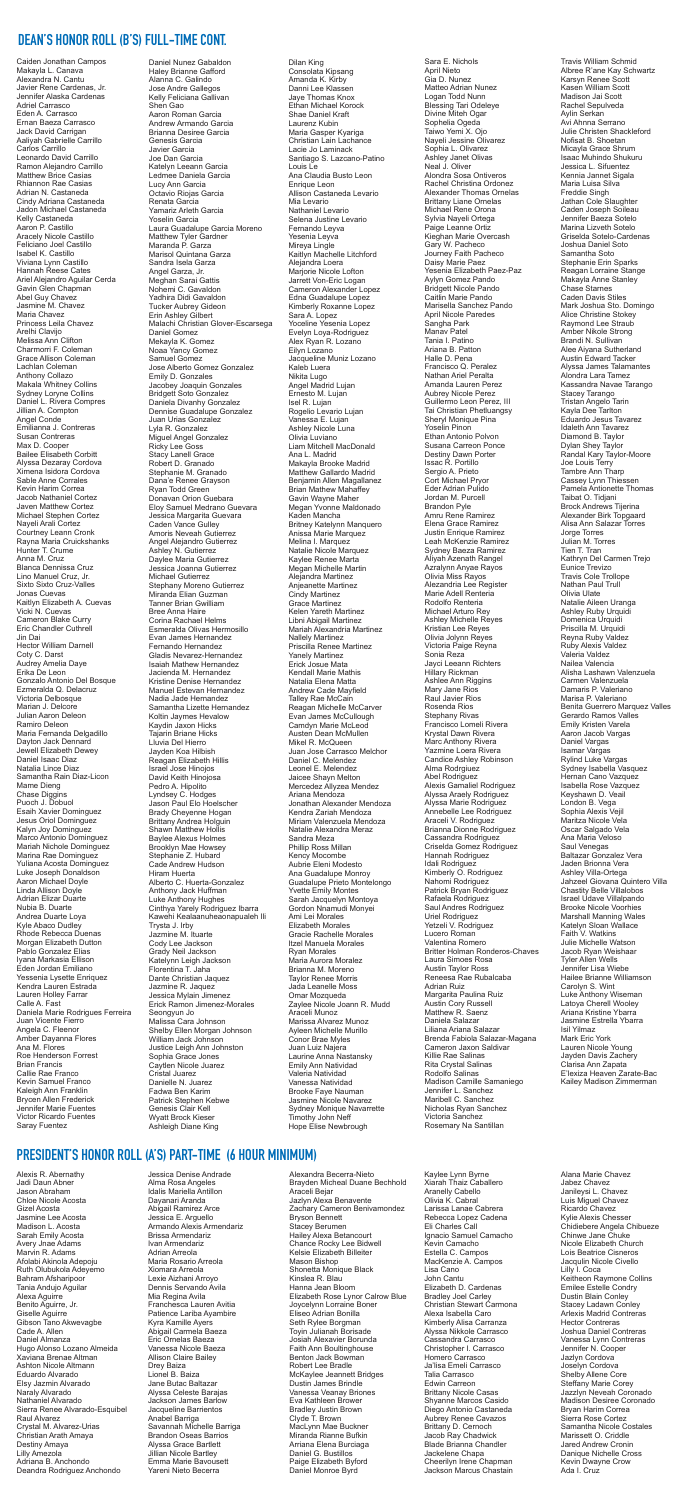### **PRESIDENT'S HONOR ROLL (A'S) PART-TIME (6 HOUR MINIMUM) CONT.**

Anyssa Rayanna Cruz Ianrique P. Cruz Kathleen Elizabeth Curry Sean William Curry Nolan Russell Davis Thomas Dashal Davis Moises Cordova De La Cruz Noe Alejandro De la Rosa Gregory Allen Debose Emilio Delgadillo Selina C. Delgado Daesha Itzel Delira Leslie E. Denning Teresa Enoe Diaz Jayleigh Brianne Ditto Hannah Abigail Lozada Dolino Isaiah Julian Dominguez Riley Elizabeth Dosa John Robert Doss Dion Douglas Dalton L. Dover Baylie Drexler Victoria Marie Drugan Madeline Leeann Dugger Zane Christopher Dulin Andrea Michelle Duncan Braden William Dunlap Abraham C. Duran Isabella Durgin Mateo Antonio Dutchover Blaine Allen Dyck Juan Gonzalez Elias Brea Danae Elizardo Alondra Jane-Villones Eller Morrison Iriguvwe Enaibre Destine Enriquez Kenneth Edison Diaz Escober Jasmin Esparza Mercedees Alexis Esparza Adrian Ely Estrada Isaac S. Estrada Nathan Machuca Estrada Ashton David Evans Amari Everage Donna Liza Deanna Everett Alissa Ferguson Rick Handsford Fleming Daisy Flores Isaac Flores Josiah Flores Zenia Marie Florez James Cesaer Flotte Donovan King Foster Maddux Takoda Foster Hadley Chayse Fouts Ivan Franco Jaime Franco Joel Austin Fregia Maria Klassen Froese Gabriela Fuentes Jonathan J. Fuentes Jenelle Isabella Galindo Ariana Sarahi Gallegos Arat Garay Marco Antonio Garay Adan Garcia Alex Rene Garcia Alissa Neftali Garcia Amber Alexandria Garcia Ariyana Leighann Garcia Crystal Jacqueline Garcia Dylan David Garcia Kalina Leann Garcia Madison Danielle Garcia Samantha Roman Garcia Teresa Garcia Trey C. Gardenhire Ashley E. Garner Abigail M. Garretson Binyahmin Tsadeek Garrett Angela Juarez Garza William Garzon Kanon Gibson Heidi Monique Giesbrecht Jace Kyler Gilliam Cadence Raelyn Glann Wyatt Golden Mireily Gomez Alex Gondin Acosta Isaac R. Gonzales Isiah J. Gonzales Kelly Elaine Gonzales Monica Lisa Gonzales Natalie Gonzales Patrick Bo Gonzales Presley Dakota Gonzales Rosaura F. Gonzales Alejandra Gonzalez Christopher Gonzalez Daymaris Milagro Gonzalez Gisela Gonzalez Keren Judith Gonzalez Natashia Marie Gonzalez William Gonzalez Noel L. Granados Hannah Rachel Green Bianca Marie Griego Brittanee L. Gross Cecilia Elizabeth Guardado Haley Shae Guenther Geselle Guerra Courtney Nicole Guerra-Shain Diana Margarita Guerrero Jose Orlando Guerrero Ramon S. Guerrero Viani M. Guevara Christina G. Gutierrez Dilan Torres Gutierrez Odalys Villa Gutierrez Adolfo Angel Guzman Alexandra Guzman Kamila Areli Guzman Jack Lee Hagood Brytini Nicole Haley Trayce Hamilton Amber Rose Hammit Ashlyn Jennifer Harman Collin Grant Harris Jaida Jocelyn Harrison

Maya Gurung Harrison Dylan Christopher Heim Jeffrey Abraham Negrete Heras Noah C. Heredia Aaron Hermosillo Adrianna Daunelle Hernandez Aliza Hernandez Brisa S. Hernandez Cesar Eduardo Hernandez Cintia Korina Hernandez Edwin Alberto Hernandez Jade MacIas Hernandez Julio Octavio Hernandez Larissa Lizbeth Hernandez Laura Carolina Hernandez Maria Guadalupe Hernandez Morgan P. Hernandez Nayelli Crystal Hernandez Remigio Hernandez Savannah Marie Hernandez Valerie Aliyha Hernandez Cristian Adamari Herrera Chad Merrill Hicks Patricia Leann Hinds Virginia Mae Hines Caleb Hinojos Isaiah P. Hinojos Audrey Sanders Hobbs Joann Hoffmann Kailey Elizabeth Holen Julian Holguin Natalie Rose Hollon Brittainy Danielle Horton Madison Ann Houston Jerry Jay Howton Yeimy Vanee Huarcaya Sarah Ann Hubbard Roman Huerta Amberly D. Jackson Robert Lee Janosick Denisse Susette Jaquez Eileen L. Jaquez Brandy Christine Jasso Leslie Ladina Jasso Marlen Sanchez Jauregui Aubren Ami Leigh Jeppesen Dayanara Fabiola Jimenez Jacob C. Jimenez Cason John Johnson Joseph Paul Johnson Shaquolle D. Johnson Andrew Walker Jones Carleigh Jones Edward D. Jones Jason Lew Jones Darin Scott Jordan Nathaniel James Jordan Galilea R. Juarez Jasmine Marie Juarez Michael Lyles Juarez Jose Sebastian Jurado Natalie Samantha Jurado-Diaz Jay Mark Juson Reagyn Lee Kahler Andrya Kahm Menatalla Ahmed Kamel Nisabella Margaret Karais Robert Donavan Kaufman Michael Cadyn Kayser Tristan Isaac Kelly Alyssa M. Kerr D'Layna Nicole Ketchum Jodi Leeann Kieke-Martinez Sam E. King Teri Kirby Haley Morgan Knelsen Kubra Asude Kocak Lauren Faith Koegl Cade Swenson Kreger Mimi Y. Lam Jamarion Lane Joseph Lara Zulleyka Villa Lara Mia Rubi Lares Xitlalitl Moncerrat Larios Ayden Launius Abagail Renèe Law Jason Grant Lawrence Pheng An Lay Bryant Le Grecia Natalia Leal Jessica Leal Marissa Sheree Leal Elizabeth N. Leasure Stephanie Rene Leathers Alexandra Ponce Ledesma Cidney N. Leos Carlos Aaron Levario-Soltero Yaralexis Leyva Alvin Lin Marcell E. Linares Taylor N. Lindley Jurnee Monique Loar Skylee Cathleen Loftin Ayrton David Logan Jaymie Lee Rebutar Longabila Adryan Isaac Lopez Dariana Lopez Delilah Lopez Elle Lopez Jose B. Lopez Julio Lopez Kieli Leann Lopez Mary Ann Lopez Priscila Lopez Robert Rey Lopez Brittani Christine Loredo Kaegan Lynn Lovelady Maribel Loya Diego Gael Diaz Lozano Karin Shea Lucero Robert Scott Luera Caleb Orenelas Lujan Erica H. Lujan Isla Mireya Lujan Ismael Lujan Jacob Lujan Loretta Lujan Zaira Villarreal Lujan

Dominic D. Luna Taneika Shalynn Lynch Dora Vaughan MacHuca Diego MacIas Patricia Maria Macias Aydee Madrid Juan Manuel Villa Madrid Maria de la Luz D. Madrid Miguel Antonio Magallanes Jacqueline Maldonado Yaritza Cano Maldonado Daisy J. Angel Mancillas Peighton Paige Manning Elizabeth Davina Marquez Kenneth Raul Marquez Katlyn Gail Marr Angelica N. Marruffo Jazaine A'rien Marshall Analien Martinez Genesis Hermina Martinez Jenifer Lopez Martinez Jonathan Isaiah Martinez Kristal Marie Martinez Melody Jordan Martinez Mia Martinez Samuel A. Martinez Ciara Maria Mata Alex Michael Matta Mia Jazel Matta Luisana R. Mauricio Sharlene Amoy Mbadinga Jodit Catoto McAdams Emma Lynne McArthur Lonnie Dean McCann Kaz Dillon McClure London McDonald Mallory Grace McDonald Mireyah Mykenzie McGrough Sophia K. McVay Toby Shane Meade Anyah Clara Medina Ariel Renae Medina Debanhi Jazmine Medina Jorge Josue Carrasco Melchor Diana Anahi Melendez Ivan Melendez Alivia Jet Melgoza Ashley Marie Mendoza Moriah Lexy Mendoza Ryan James Mendoza Ayden Kristopher Mesa David Mihailorski Shaunna Marie Mills Luis Israel Miramontes Mandy Lynn Mireles Belen Modesto Madison Molinar Erica Natalie Montgomery Daniel Xavier Monti Alondra Montoya Ilse Guadalupe Montoya Kimberlee Jean Moore Mason William Moore Anabey G. Morales Arianna Magaly Morales Dustin Morales Giovanni Alias Morales Ilianna Magaly Morales Luis Eduardo Morales Esmeralda Judith Moreno Marco Levy Moreno Nancy Araceli Moreno Jesus Mucharraz Brianna S. Munoz Fabian Munoz Kimberley D. Munoz Laura Estella Munoz Luis Angel Munoz Denise Munoz-Avila Abigail Murillo Brissia Natalia Navarete Alexis Navarrete Jose Enrique Navarrete, Jr. Ruby Chantelle Navarrette Shelley Dean Navratil Geraldine B. Nde Alondra Ruiz Nevarez Edwin Yahir Huerta Nevarez Katlynn Anne Nevill Kennedy Lane Newsom Angel Thao Nhi Nguyen Dan Tran Nguyen Emily Nguyen Syre Alexandra Nichols Penelope Kae Nickell Marc Ryan Nino Joelle Rodriguez Nunez Rosalia Nwaobi Dylan Trevor O'Reilly Angela Ocon Jessey Uyeme Odu Bianca Nicole Ojeda Aylin Michelle Ontiveros Jonah Yves Ontiveros Patricia Gisselle Ontiveroz Jasmin A. Orona Elloralinda Anaic Ortega Abigail Ortiz Liyah Ryelle Ortiz Marivel A. Ortiz Adebayo James Orunpekun Michael Scott Osburn Omolara Olufunke Oyetunji Katherine Avie Pack Piper McKinley Pack Erick D. Padilla Karla Padilla Bridgette Chloe Padin Sarita Palacios Hayley Reay Pardue Diane Therese Flores Paris Cesar Giovanni Parra Bindika Patel Pranay Jayesh Patel Hallie Mae Patton Lauren Nicole Payan Lahoer A. Payen Ashton Payne Ashley R. Pearce

William Loy Pearce Kiera Giselle Pena Marilyn Peralta-Mendez Danielle Dekotah Perez Jalyssa Ann Perez Jose Eduardo Perez Miguel Angel Perez Judith Perez-Rodriguez Alexandra Renea Peters Hilda Peters Ngoc Hong Bao Phan Savannah Marie Phelan Morgan N. Phillips Hector Piedra Arturo Pinon-Sanchez Brandon Taylor Polston Cayla Salcido Polvon Carlos Andres Isais Ponce Britney Ann Pope Megan R. Pope-Selman Adilene Porras Jasmine Lopez Porras Jessica Portillo Luisa Ximena Portillo Rayford D. Potter Crystal Rae Power Derrick Hunter Power Darin Michael Powers Cipriano Preciado Adriann M. Prieto Isaac Calderon Prieto Juan Manuel Prieto Aaliyah Primera Aidan Primera Azaria M. Quezada Ash Jadyn Quinones Ashley Gisselle Quinonez Crystal Kalynn Quiroz Aran Mya Rabaneda John Dietz Rabenaldt Adriana Fuentez Ramirez Alexis Marie Ramirez Alexus Estrella Ramirez Anissa L. Ramirez Araseli M. Ramirez Austin Avila Ramirez Emily Danielle Ramirez Fabian Ramirez Jose Angel Ramirez Kevin Lorenzo Ramirez Sonia Olvera Ramirez Teresa D. Ramirez Vitto Rocky Ramirez Ashley Michelle Ramirez-Franco Brooke Angel Ramon Aiden Alexander Ramos Liset Ramos Ramos Omar Arath Ramos Julian Alexis Ramos-Rodriguez Jacob Brian Ramsey Makayla Avery Randolph Angelina M. Rascon Whittley Gabrielle Rawlins Desiree A. Rayos Luis Rayos Zemira G. Recio Olivia Rempel Elma L. Renteria Carsten Darby Requenez Ruben Amado Requenez Adrian Reyes Alejandra Reyes Cristina Abigail Hernandez Reyes Jasmine Reyes Dawnel Amori Richards Genelle Nichole Rideout Kaylie Danay Riggs MacKenzie Breanne Riley Linda K. Riojas Cecilia Rivera Hannah Megan-Marie Roberts Rochelle Yvonne Roberts Rebecca Robertson Aaron Isiah Rocha Cory Andrew Rodgers Courtney Nicole Rodgers Adrian Rodriguez Alexis T. Rodriguez Brianna Rodriguez Emily Elizabeth Rodriguez Fabiola M. Rodriguez Gabriel Rodriguez Giselle Renee Rodriguez Jose De Jesus Hernandez Rodriguez Nicholas Alexander Rodriguez Xander Molinar Rodriguez Jayclyn Ryana Rogers Lakshmi Roxana Rojas Maya Mercedes Romero Yareli Anahy Ontiveros Romero Rosa A. Rondan Graciela Ronquillo Caralyne Christine Ross John Rudd Evany Mariah Saenz Rene Armando Saenz Aaron A. Salais Lateef Olayinka Salau Lanora Rae Salazar Emily Saldana Dianey Salgado Amy Bain Salinas Andrea Marie Salmon Annabella Marie Sanchez Damyan Jose Sanchez Francisco J. Sanchez Jacob Gomez Sanchez Leslie Aileen Sanchez Shelby J. Sanchez Zachery Phillip Sanchez Olivia Marie Sanders Peter James Sanders Emily Kaitlyn Sansing Melissa De Jesus Olmos Santana Ashley Isabel Santos Manuel Guerrero Santos Stephani G. Santos Laci Shay Satterwhite Kiara T. Searcy

Maritza Annette Sebastian

Baden Gyselle Seigman Becky Ann Serna Jennifer Lee Serrano Sarah Elizabeth Shaffer Chloe Cherie Shrum Dawson Troy Dean Hogan Shrum Zoe Annaleis Sierra Aerial J. Sifuentes Crystal Silva Mason Simmons Stasha Dillan Simmons Sean Michael Sims Benjamin David Smith Kaden Heath Smith Briana Makayla Solais Marco Antonio Solis Lillian Sorelle-Leach Alejandro M. Sotelo Alexis M. Sotelo Daniel Acosta Sotelo Isaac Arturo Sotelo Jasmine Lyzette Sotelo Jazelle Sotelo Alysea Denyse Soto Andrea Fabiola Santiago Soto Marissa Matta Soto Willie Earl Spears Frances Tisha Stallings Nash Christopher Stapp Ethan N. Stava Jadelynn Dyann Stephens Aubrey Leighann Stone Holden Doss Stowe Aubrey Genevieve Strain Daphne C. Sullivan Dallas Swindle Rebecca Folasade Taiwo Hannah Elizabeth Talavera Carmela Justine Pontillas Tapac Analeis Tapia Cecilia Marie Tavarez Eduardo Arias Tavarez John Albert Tavarez, Jr. Indiana Wayne Taylor Alejandro Tercero Analy Nunez Tercero Francisco Terrazas Miguel Angel Terrazas Emerald E. Terrell La Toya Lynn Thomas Kayla Riley Thompson Karis Hosannah Thurlby Romeo Xavier Tijerina Donald Alex Tohkubbi Jasmine Lefay Jo Tolbert John Brian Toney Annalyn Lanet Torres Jose Torres Isabel Marie Trejo Anastasiya Tsymbalist Morgan Nicole Tubbs Ethan Beau Turegano Terry Brandon Upchurch Nayelie Eileen Uranga Perla Ruby Uranga Priscila Samaniego Uranga Brissa Urquidi Genaro Valdez Genesis Aixa Valdez Sarah Ylian Valdez Daniel Valenzuela Deven Rey Valenzuela Jose L Valenzuela Matthew D. Valenzuela Rey Monroe Valenzuela Lynzey Lisett Valeriano Amaris N. Vasquez Autumn Kaylea Vasquez Emily Nicole Vasquez Viviana Elisa Vasquez Arlette Vazquez Cesar Vazquez Gabriela Vazquez Pedro M. Vazquez Yaritza Yarhely Vazquez Adrian Vega Jaimon Jacob Vega Jordan Alexander Venegas Tamara Venegas Elisa Maria Vigil Clarisa Villagran Anthony Michael Villaloboz Jasmine M. Villanueva Arlynn Camila Villarreal

#### Zachary Rae Villarreal Tatiana Margarita Villegas Yovanca Elena Villegas Ines Areli Vivero Stevie Nichole Vore Alyssa G. Vought George Gerald Wagner Celey David Ward Paige Ward Joyous L. Wardle Leandra Alicia Watlington Samuel Allen Weaks Paula Dee Weatherman Benjamin Joseph White David R. White Kayla Michele White Sarah Elizabeth White Aaron Kelly Williams Kenneth Wayne Williams Olivia Ashton Williams Shanece Daje Jynece Williams Dane Russell Wimmer Zachary Taylor Yactayo Mary Lou Angel Young Myles Vaughan Youngblood Nick Lee Youngblood Isabela Mia Zapata Mark Zapata Robert C. Zavala Della Elizabeth Zeigler Salma M. Zobaa Ceylan Elena Zubia Damarys Zubia Ashly Morissette Sierra Zuniga

## **DEAN'S HONOR ROLL (B'S) PART-TIME (6 HOUR MINIMUM)**

Jade Mendoza Abalos Hasan Abdul-Hakim Lupe Abila, Jr. Arabella Ligtas Abrera Keaton R. Absher Madison Michelle Acklin Devin Antonio Acosta Blanca Adame Ahmed A. Adeoye Mary Jane Airoboma Agene Mindy Aguilar Angela Grace Aguirre Aritzel Valdez Aguirre Hazel Aguirre Nolberto Zander Aguirre Tania Levario Aguirre Aidan Louis Ahrens Melissa Aleman Dani Lashae Allen Christian Aaron Alonso Brian J. Alvarado Desiree Nicole Alvarado Celeste Celeste Barriga Alvarez Zackaree Lane Alvarez Jeslyn Gabriela Alvidrez Obed Alvidrez Diana E. Anaya Kenia Anaya Aliyah Marie Anchondo

Oscar Andersson Rofiat Mojisola Anibaba Danice Kyle Flores Anoos Angel Arevalo Ian Lael Armendariz Jackie Marie Armendariz Jaylie Grace Armendariz Veronica Arvizu Anahi Arzate Marissa L. Ashburn Alyssa A. Ashmore Ntuli Arnold Aswile Brenley Race Atkinson Laysha Avalos Naylene Avila Enrique Orona Ayala Jazmin Alexis Baca Bryson Reed Baer Candelaria Baeza Crystal Marie Baeza Jimmy Baeza Martin H. Baeza Brigitte Ann Balderas Jason Balderrama Dylan Jace Balerio David Abraham Baltazar Destiny Sarai Baltazar Kyle David Barnett Gabriel Erasmo Barrera

Ryan Lee Barriga Claudia J. Bass Minerva Diane Bee Elizabeth Faye Beesinger Miranda Bejarano Jesus Benavides Eliana D. Benson Manuel Alvarado Bermea Nathan Ryan Bernard Emily Bryn Berryhill Alexander Betancourt Noah Michael Bickle McGarrett Billy Juddy Chebet Birir Leslie Leigh-Ann Bishop Isabella G. Blair Erandy Bonilla Jaqueline Mariely Bonilla Isaiah James Bray-Palma Eden Marie Breton Alyssa Kay Brindley Mikaela Renae Briones Elizabeth Galilea Brito Haylie Brito Kerstin Leigh-Ann Brizendine Stacy Danielle Broadstreet Chasity Nicole Brooks Elizabeth Grace Brown Keverlie Iris Marie Brown

Ricardo Brown Christian Cameron Brummett Seth Bucio Elena Burciaga Ingrid Y. Gonzalez Burciaga Dayleen Bustamante Fernando Bustamante Gabriel Alexander Bustamante Adriel E. Cadena Yasmin Paola Cervantes Camacho Vanessa Yesenia Munoz Campos Victoria Nicole Canales Adam Canedo Katelyn Michele Cann Melissa K. Cappers Denali Bryant Cardenas Priscilla Lynn Carlile Abraham Fabian Carrasco Gerardo Lopez Carrasco Kyra Faith Carrasco Patrick Anthony Carrasco Sofia Nicole Carrasco Jeysi Z. Gomez Carrillo Hannia Fernanda Carrillo-Najera Cameron William Carroll Adrian Casias, Jr. Angelica Fonseca Casner Catherine Castaneda Kenneth Castaneda

Nancy Castaneda Angel Castillo Brandon S. Castillo Paola Castillo Lucia Delaia Castro Sara Lee Ann Castro Canion Ruby Orylie Cavazos Nathan Parajedes Ceballos Noa Ceniceros Selena Ivette Cervantes Marisol Chacon Billet Daniel Chairez Jeremiah Edward Chavarria Yaritza Chavarria Christine Joy Chavez Gisselle A. Chavez Kevin Justin Chavez Cielo Chavez-Valdez Othon Eduardo Chavira Yeethir Adam Cherid Camila Giana Citro Hannah Danielle Clark Landes Jolee Deaver Clark Rihanna Coker Morgan Nevaeh Cole Salma M. Colomo Elizebeth Rosalee Condry Edward James Conrad Elijah Contreras